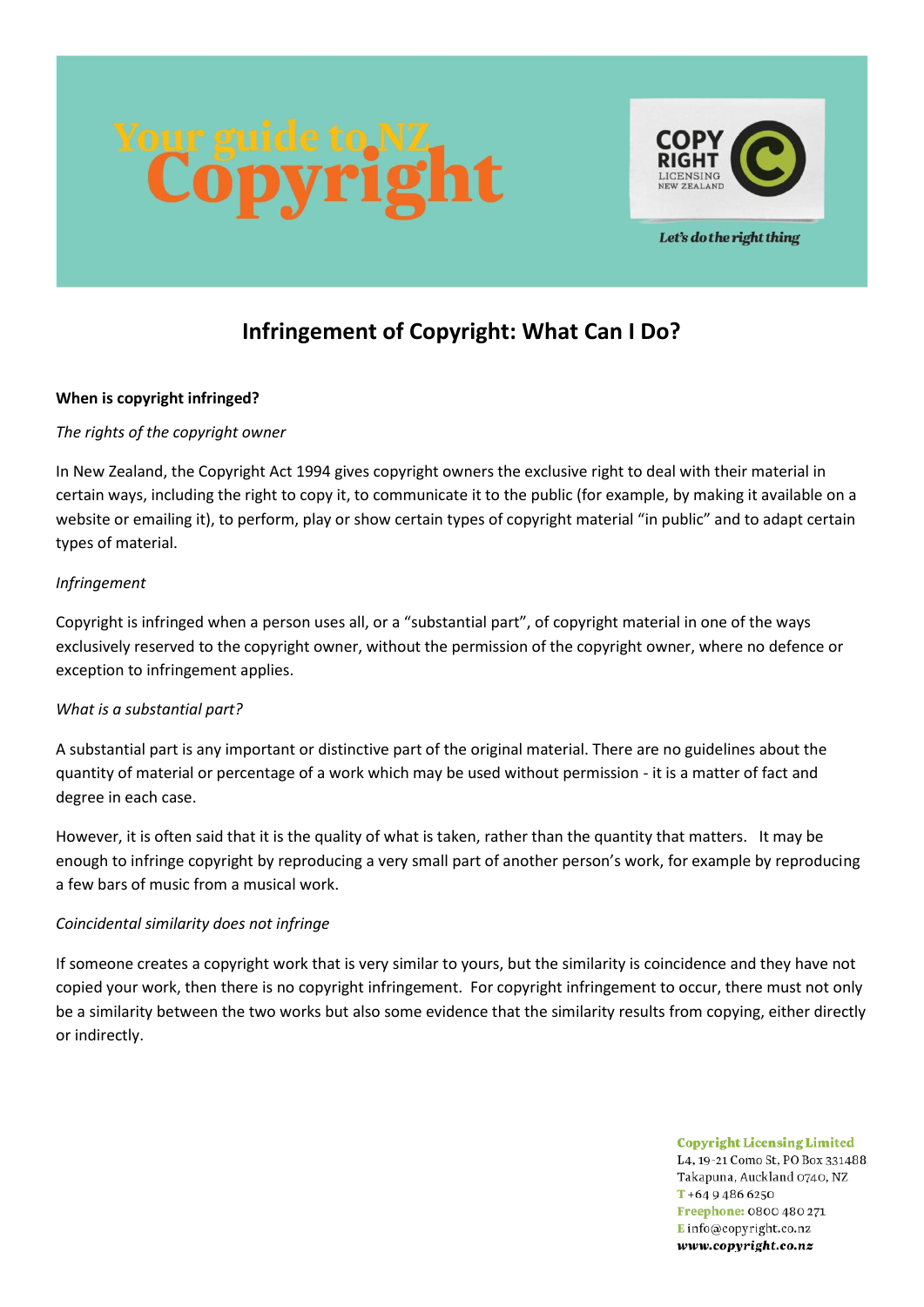# **Authorising an infringement**

A person who "authorises" someone else to infringe copyright will also infringe copyright. Courts have said that to authorise means to "sanction, approve or countenance" the infringing conduct. A person may authorise infringement by telling someone else to do something that amounts to infringement, or by permitting the use of equipment (such as a photocopier or CD burner) to infringe.

#### **Exceptions to infringement**

In some situations, people can use copyright material without permission. The Copyright Act contains some exceptions to infringement which allow certain uses of copyright works, for example, fair dealing for the purpose of research or private study, criticism, review, or news reporting. There are also special provisions for libraries, educational institutions, public bodies and for other uses.

For more information, see our information sheets *Fair dealing, Copyright use in the education sector, Copyright & libraries, Copyright in public administration and Copying for Personal use*.

# **Other types of infringement**

Other types of copyright infringement include:

- Selling, hiring, exhibiting in public or distributing infringing copies;
- Importing infringing copies of copyright material into New Zealand; and
- Importing a copy of a film into New Zealand within 9 months of it first being legitimately made available to the public anywhere in the world, other than for the importer's private and domestic use.

# **What can a copyright owner do?**

#### *Get advice*

It is generally a good idea to get legal advice if you think your copyright has been infringed. You may need advice about whether a "substantial" part of your work has been used and if the person who used your work may have been able to use the work under a special exception.

If your copyright is being administered by a collecting society, you should notify the organisation of the infringement as it may be able to help with the matter. Copyright collecting societies in New Zealand include:

- Australasian Performing Right Association (APRA, www.apra.co.nz) controls the public performance and communication of music
- Copyright Licensing New Zealand (CLNZ, www.copyright.co.nz) represents authors and publishers

#### *Decide what you want*

Decide how you would like the matter resolved and what you want from the infringing party. Possible remedies you may be entitled to demand include:

- that the infringement stop;
- that infringing copies of your material be delivered to you, or disposed of as you direct;
- that either you are paid for the use of your work or you are given the profits the infringer has made from it.

In deciding how much money you are going to require the infringer to pay for use of the material, you could consider what you would have charged if your permission had been obtained (a licence fee). However, it would generally be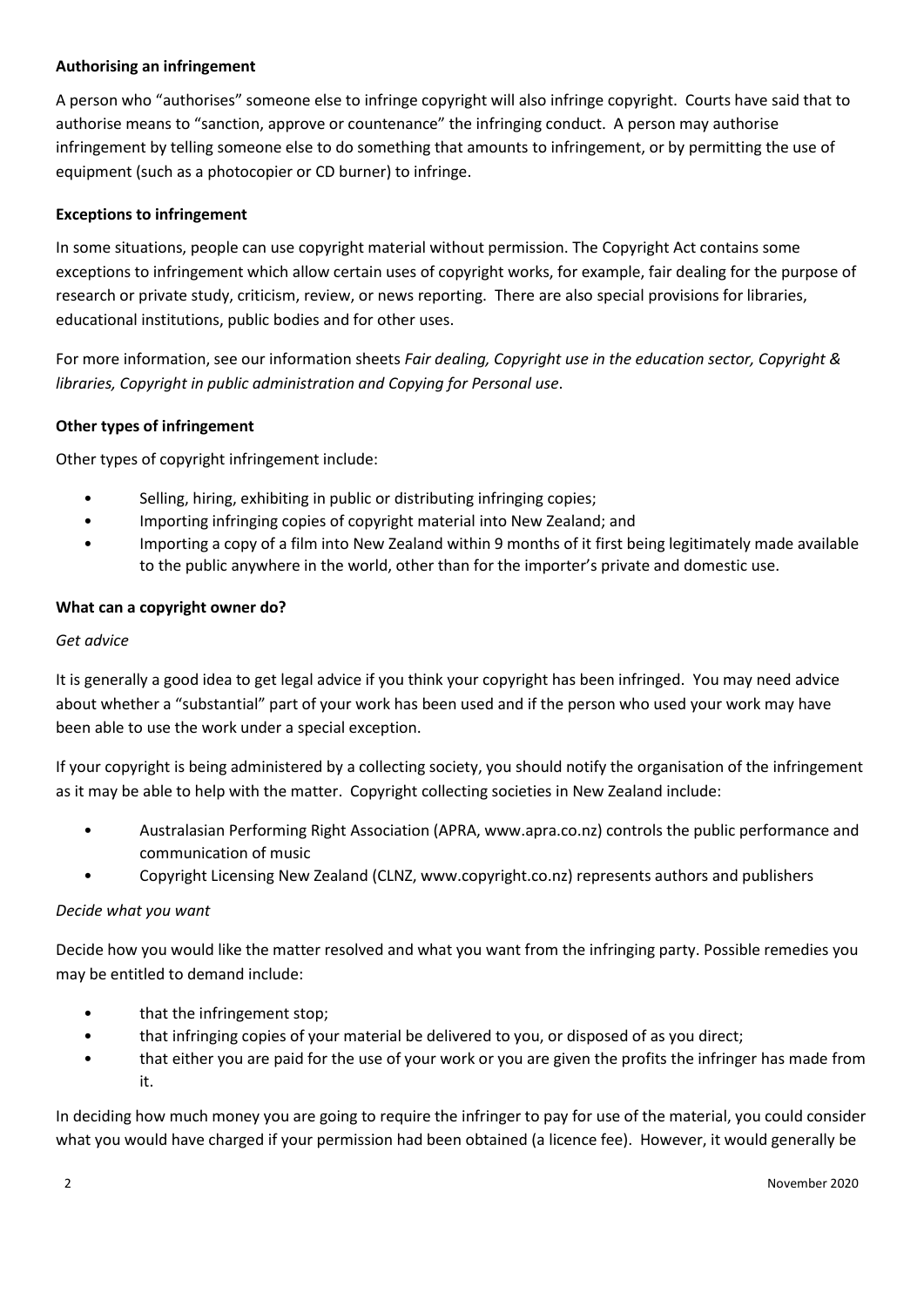reasonable to ask for more than you would have charged, because your permission was not sought and you have had to chase the infringer and may have spent money on, for example, legal advice.

# **Contact the infringer**

You may be able to resolve the matter informally by contacting the person and explaining what you want them to do to resolve the matter. Often people infringe copyright through ignorance or carelessness. In such cases, people may be willing to settle the matter in a friendly way.

If the informal approach is unsuccessful or unsuitable, the next step is usually to send a formal "letter of demand" which should include:

- a statement that you are the copyright owner (or the basis on which you can make a claim);
- how you believe that the person has infringed your copyright;
- a statement of what you require;
- a time frame in which the demand must be met (for example 14 days after the date of the letter); and
- a statement that further action may be taken if your demand is not met within the stated time frame.

Make sure you have all your facts straight. In some circumstances, making unjustified claims of copyright infringement may cause you problems under other areas of the law.

It is sensible to get legal advice on the issue before sending a letter of demand. You should also consider getting a lawyer to draft the letter for you. A letter on lawyer's letterhead may be taken more seriously than a letter from you, even if your letter has been drafted by a lawyer.

# **Court action**

If the matter is not settled after a letter of demand has been sent, you will need to decide whether you want to take the matter to court. Only a copyright owner or an exclusive licensee of copyright rights may take legal action for copyright infringement.

Generally, it is a good idea to get a lawyer to act for you, or to advise you on how to go about legal action and the likely result. Court action can be expensive and may not be worthwhile when considering the monetary sum you are likely to recover. You should discuss with your lawyer the costs of legal proceedings and the likely award of either:

- "damages", i.e. a sum of money intended to compensate the copyright owner for money lost, or spent, in respect of the infringement; or
- an "account of profits", i.e. the profit made by the infringer from continuing to infringe copyright.

#### **Criminal penalties**

In some circumstances, infringement of copyright is a criminal offence to which fines and jail terms may apply. The criminal provisions generally apply to commercial piracy.

#### **Reporting copyright infringements**

Generally, it is up to the copyright owner to take steps to deal with infringements.

However, some industry organisations, are interested in being notified of infringements of copyright in their members' material.